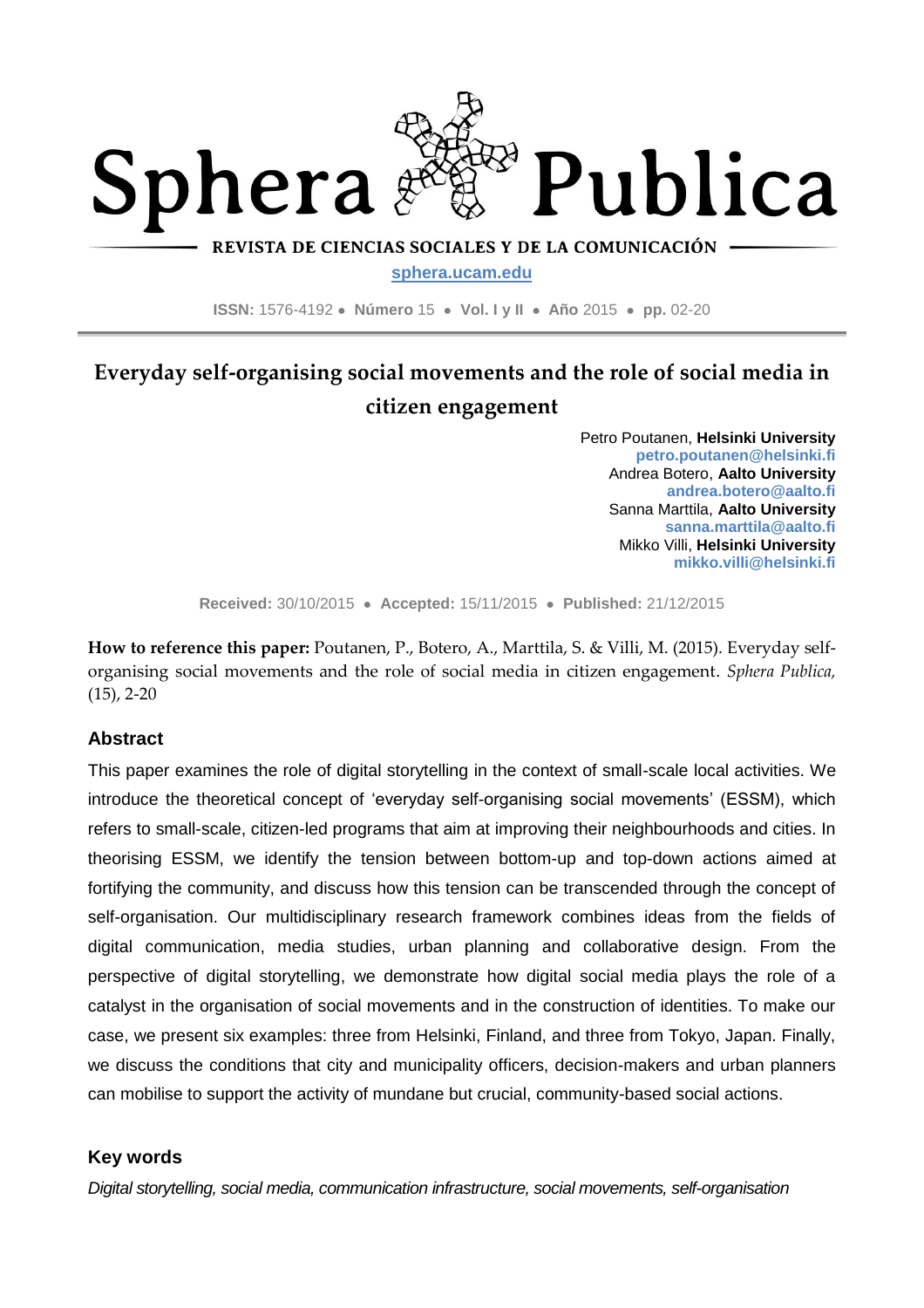# **Movimientos sociales cotidianos auto-organizados y uso de medios sociales en la participación ciudadana**

Petro Poutanen, **Helsinki University petro.poutanen@helsinki.fi** Andrea Botero, **Aalto University andrea.botero@aalto.fi** Sanna Marttila, **Aalto University sanna.marttila@aalto.fi** Mikko Villi, **Helsinki University mikko.villi@helsinki.fi**

**Recibido:** 30/10/2015 ● **Aceptado:** 15/11/2015 ● **Publicado:** 21/12/2015

**Cómo citar este artículo:** Poutanen, P., Botero, A., Marttila, S. & Villi, M. (2015). Everyday selforganising social movements and the role of social media in citizen engagement. *Sphera Publica,*  (15), 2-20

### **Resumen**

Este artículo examina el papel de las narrativas digitales en el contexto del nacimiento y desarrollo de acciones locales de pequeña escala. Proponemos el concepto teórico de 'movimientos sociales cotidianos auto-organizados (ESSM por sus siglas en inglés) para referirnos a esas acciones ciudadanas de pequeña escala, que operan de una forma auto-organizada y tienen como objetivo inmediato la mejora de la experiencia en la ciudad y el barrio. Al teorizar los ESSM, identificamos una tensión entre las actividades que fomentan cambio social en la ciudad de abajo hacia arriba (desde las comunidades) y las que operan de arriba hacia abajo (desde la administración pública). Discutimos cómo esta tensión puede ser fructíferamente trascendida por el concepto de 'autoorganización'. Nuestro marco de investigación multidisciplinario combina ideas de los campos de la comunicación digital, estudios de medios, planificación urbana y diseño colaborativo. Acercándonos desde la narrativa digital, mostramos cómo el uso de medios sociales digitales es un catalizador tanto de la organización como de la construcción de las identidades de este tipo de movimientos sociales. Para construir nuestro argumento, presentamos seis ejemplos de ESSMs en Helsinki, Finlandia, y Tokio, Japón. Finalmente discutimos algunas de las condiciones favorables que podrían generar las ciudades y municipios, sus oficiales y planificadores urbanos con el fin de apoyar este tipo de actividades mundanas, pero comunal y socialmente cruciales.

#### **Palabras clave**

*Auto organización, infraestructuras de comunicación, medios sociales, movimientos sociales, narración digital*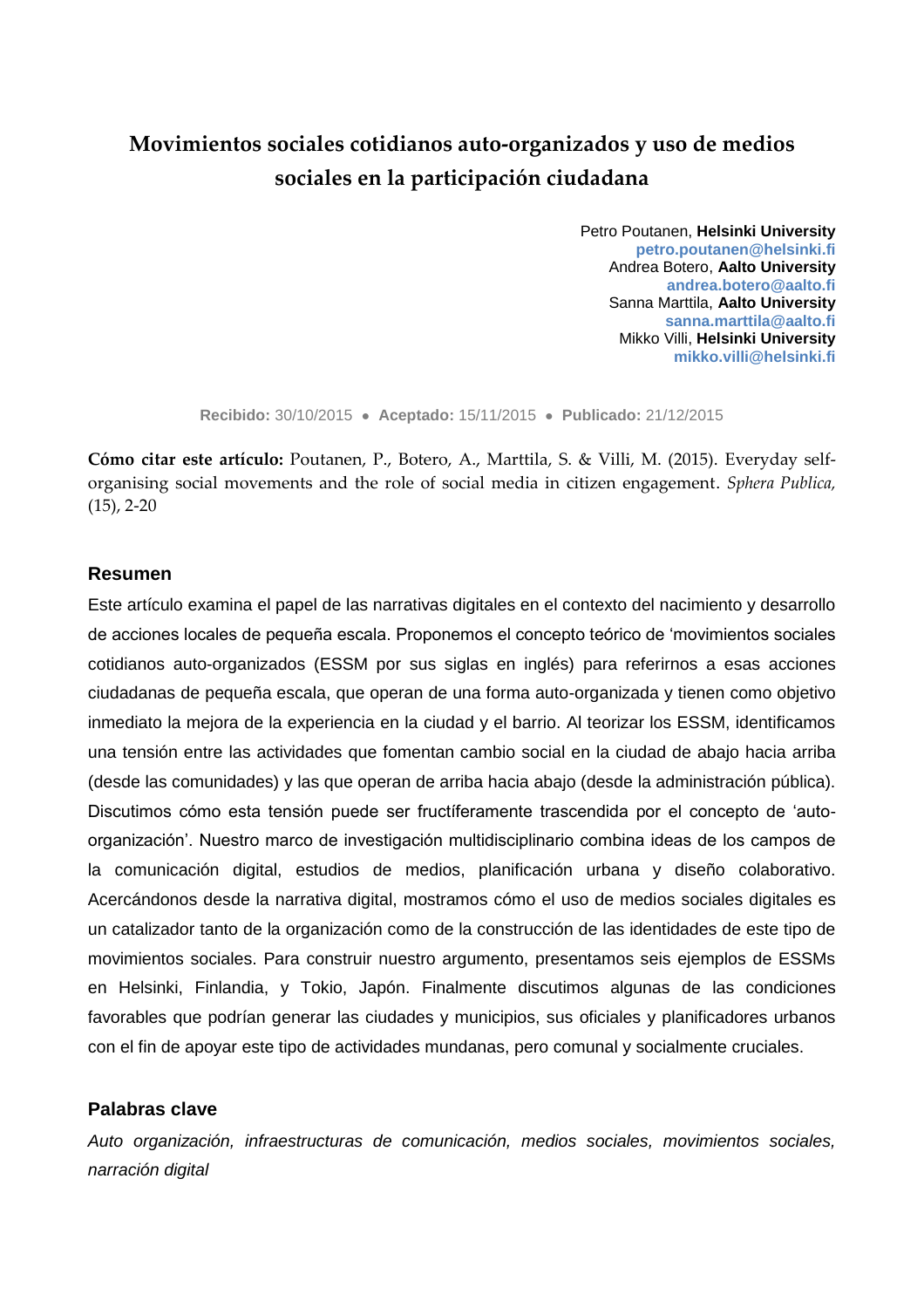## **Introduction**

Mundane social activities in which citizens engage in local city-making efforts (Brynskov et al. 2014) are commonplace today in cities as diverse as Helsinki and Tokyo (see e.g. Hernberg, 2012, Bialski et al., 2015, Brumann & Schulz, 2012). In the context of our research, these city-making efforts consist of concrete activities that include reviving a local bathing culture, creating collective urban gardens, or organising events to reinterpret the use of local public spaces.

There is a nice concept in Japanese culture called *machizukuri* (which means 'community development', 'neighbourhood-building', or 'town-making') that describes participative urban activities and covers a variety of city planning activities. According to Sorensen et al. (2008), central to such bottom-up activities is the creation of physical and conceptual civic spaces. *Physical spaces* refer to local spaces that enable people to meet each other and interact, such as parks, community centres and galleries. *Conceptual spaces* refer to the ideas the community has about their development, shared values and heritages, and new, shared activities (ibid., p. 33).

Anderson noted that stories are the building blocks of the ability to 'imagine' an area as a community (Anderson, 1991). This means that storytelling is an important vehicle for building identities and a sense of belonging to a community. A conceptual space is needed for negotiation to emerge. On the other hand, Kim and Ball-Rokeach (2006) suggested that neighbourhood communities actually are 'storytelling networks'. According to them, these networks consist of three levels: local media (macro), community organisations (meso), and residents (micro), and in the most integrated communities, these levels are well connected. In their communication infrastructure model, Kim and Ball-Rokeach (2006) state that the 'communication action context' is the key for the successful operation of a storytelling network. The context is analogous to the 'social architecture of the living space'; some foster connections, others obstruct. Actors together form the community that is created, maintained, dissolved, and recreated in communication. Thus, city-making is as much about the community's ability to use their imagination and tell stories of themselves in novel ways as the participants of the community as it is about enabling structures.

In our paper, we study what kind of storytellers the local communities are by focusing on the small-scale social movements within them. Mundane local activities are characteristically known to be self-organising, i.e., free of city-driven activities, and thus operate 'on their own' (Boonstra & Boelens, 2011; Horelli et al., 2014). City or municipality-driven initiatives are not always as successful in generating social change as self-organised initiatives, even though city-driven operations have much more financial resources. As a consequence, a key question arises: *what can be learnt from everyday self-organising social movements, especially in terms of supporting and enabling such movements to emerge more widely and frequently?*

One important catalyst in the emergence of self-organising initiatives seems to be the wider availability of communication technology, especially social media (e.g. Horelli et al., 2014). In fact,

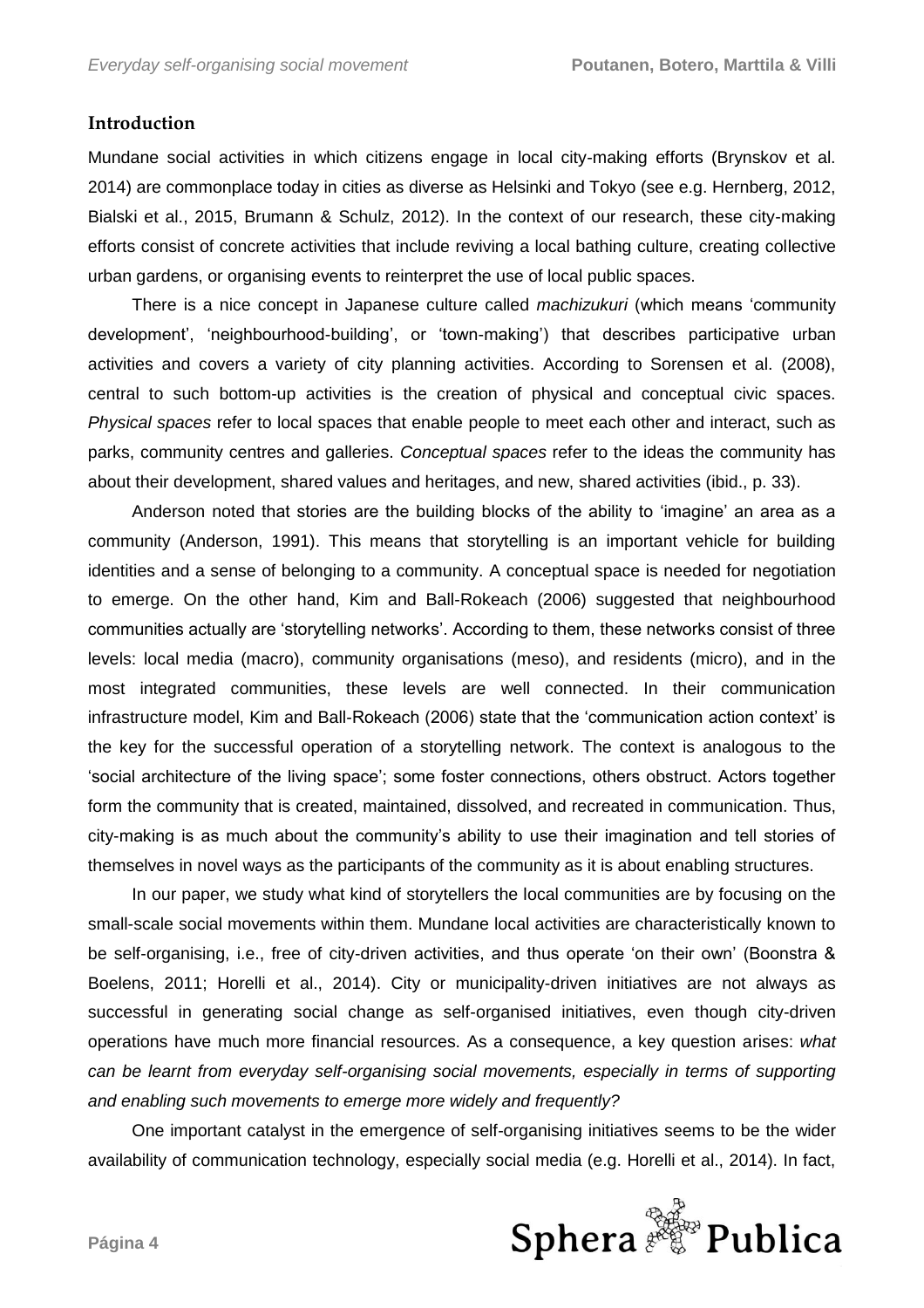there seems to be a link between the enhanced communication technologies available and storytelling (Brynskov et al. 2014). In essence, besides being an effective platform for coordination and planning, social media also contributes to the construction of an image and identity of communities, thereby influencing the ways in which concrete social practices are performed. However, even though scholars such as Horelli et al. (2014) have discussed the role of social media in self-organising movements operating at a local level, there is a need to know more about the role of digital technology, particularly how digital technology can be used effectively in the context of storytelling, community-building and small-scale social movements. This is identified as the research gap to which our study seeks to respond.

Our aim in this article is to introduce the concept of 'everyday self-organising social movements' (ESSM) that refers to such small-scale, citizen initiated actions that operate in a selforganising manner and aim at improving the experience of the city and the neighbourhood in local physical spaces. It is our claim that such social activities are increasingly enabled by, and also dependent on, the use of communication technology. Today, this technology is both mobile and visual, allows the building of digital archives that represent the community's memory, and enables people to interact and build communities online. In the case of ESSM, communication technology not only helps people find each other, get together and plan around certain issues or interests, but it also provides a 'digital communication infrastructure' that makes it possible to share, disseminate, and archive different stories, images and memories of the events of a community. In turn, digital communication and action turns into a movement. These practices of sharing, disseminating and archiving are the mechanisms that contribute to the construction of the identity and shared image of the movement. They materialise the crucial practices of an issue (Marres, 2012) and enable the learning process by informing community members on how to engage in the movement and defining what types of actions are valued and what types are not.

In this paper, we propose two research questions that we aim to answer by analysing six cases using the framework developed for this study. The research questions are as follows:

1. How can conceptualising a community as a self-organising system help to study the emergence and operation of digital storytelling in small-scale social movements?

2. How can participants in small-scale social movements create, share and make their stories available to others via digital communication technology?

The structure of this paper is as follows. In Section 2, we define what we mean by ESSM and how it differs from the concept of 'social movement'. In Section 3, we introduce the concept of 'selforganisation'. In this discussion, we rely on the findings in the field of complex systems sciences. We then elaborate on the key takeaways of this theoretical understanding of self-organisation in the context of social movements. In particular, we make the claim that bottom-up movements

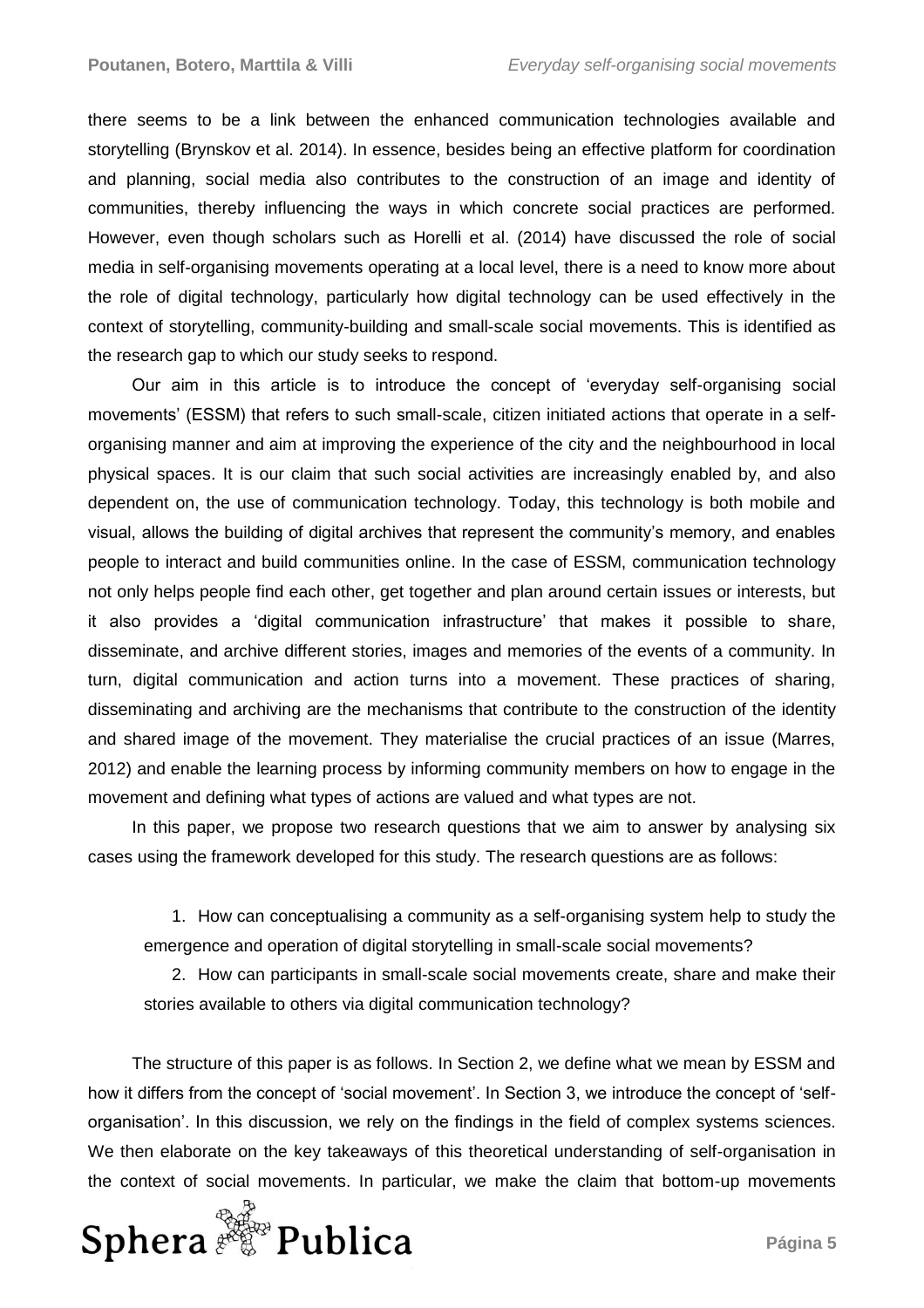introduce changes to their community structures, and that the key means by which this goal is achieved is the rich interaction enabled by social media. In Section 4, we discuss the role of storytelling in community building. These elements together form our theoretical framework. In Section 5, we demonstrate how this framework applies to six real-life ESSM cases. In Section 6, we present the most important characteristics of these cases in an attempt to answer to the research questions proposed in this paper. Finally, in Section 7, we discuss how community development activities and urban planning can be fostered in practice, as well as discuss our findings in relation to the existing literature.

#### **1. From social movements to everyday social movements**

The cases we introduce here are not directly comparable with large-scale social movements, such as the labour movement or the environmental movement. However, our cases do represent, on a certain scale, forms of constructive 'protest' that mobilise social creativity around an issue in a similar way to their larger counterparts, although through more practical, mundane and material engagements (Marres, 2012).

As the case studies will demonstrate, by engaging collectively in making new gardens in a public space or by attracting new participants to a traditional bath house, these efforts abide to a fairly general definition of a social movement: 'interlocking networks of groups, social networks and individuals, and the connections between them, with a shared collective identity who try to prevent or promote societal change by non-institutionalised tactics' (Della Porta & Diani, 2006). Social movement theory can thus be fruitful in understanding the variety of ways in which individuals perform collective actions, even in their everyday lives, toward common interests.

Decades of research around these phenomena have demonstrated the many ways in which social movements have been a central source of change in contemporary societies (Goodwin & Jasper, 2003). Being mindful of the limits of social movement as a concept, we will tentatively refer to them in the mundane (but critical) spirit of their everyday instantiation. In theorising ESSM in the rest of the paper, we identify the tension between bottom-up and top-down actions aimed at fostering communities and discuss how this tension can be transcended with the concept of selforganisation. In the next section, we will next discuss what we mean by 'self-organisation'.

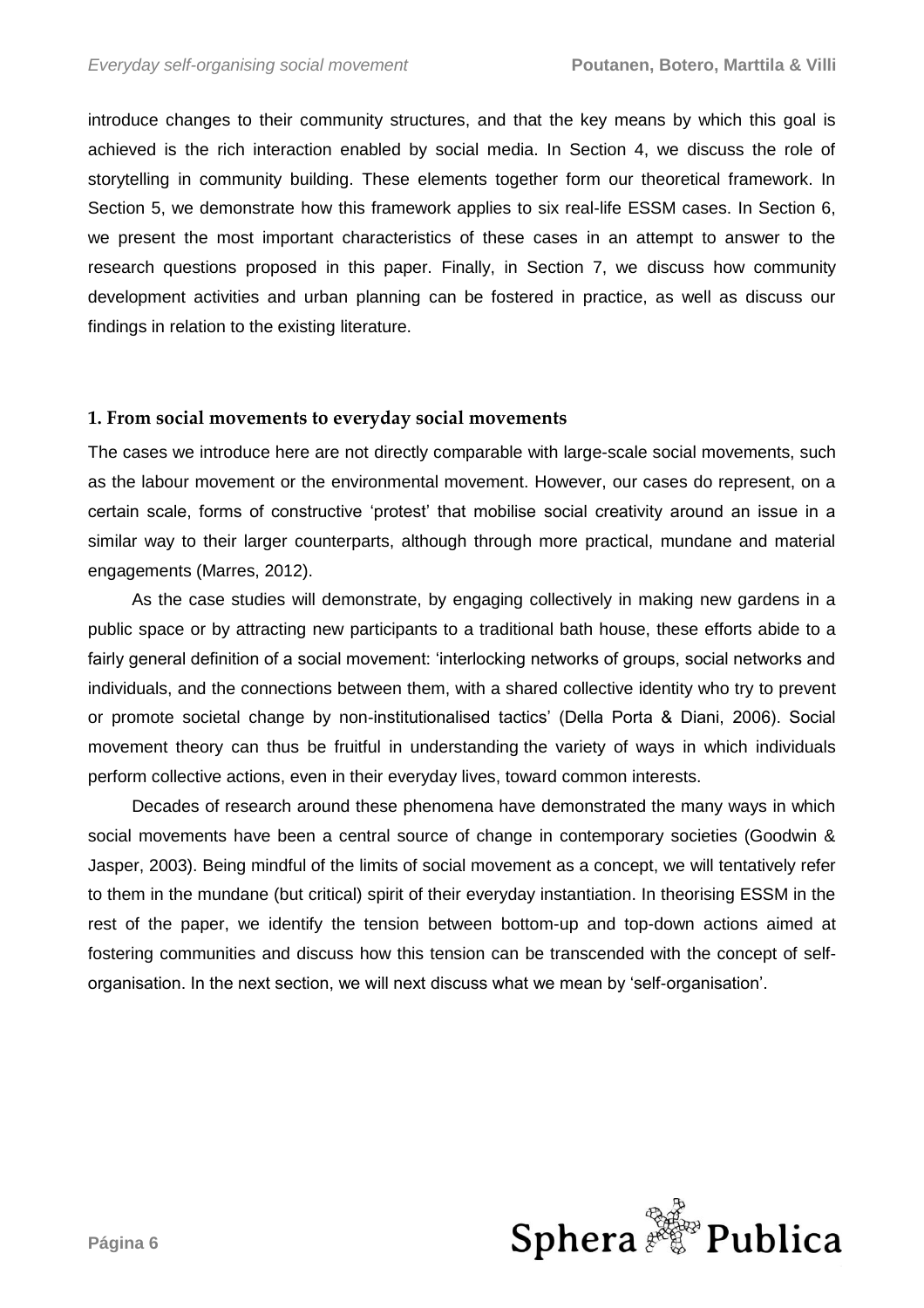## **2. Self-organising communities**

The concept of self-organisation describes the collective behaviors of a system's agents free from imposed structures or top-down leadership. The concept itself is derived from complex systems sciences (Holland, 1995), which studies systems that function between complete order and complete disorder. In general, complex systems have multiple interacting agents that exhibit coherent collective behaviours—they can be as different as flocks of birds, financial markets, or organisations (see e.g. Cilliers, 1998). In a state between complete order and complete disorder, complex systems are said to be capable of self-organising; this means they are able to create their own organisation, independent of top-down control, by following a set of simple rules that enable collaboration (Mitchell, 2009). Technically, this process of building novel structures happens through internal information flows among the system's subsystems (i.e. the 'actors' of the system), while they aim at stabilising the system by shaping the system's own structures (Gregson & Guastello, 2011). For example, in cultural systems, explicit and implicit cultural norms are the 'structures' that evolve and facilitate certain actions while inhibiting others (ibid., p. 6). Thus, in selforganising human systems, interactions among individuals can give rise to novel collaborative behaviours with consistent norms, behavioural patterns, relationships, values, criteria, and ways of working (ibid., p. 7).

Taking this metaphor further, we may say that in the context of communities, these systems consist of people (the actors), their interactions and flows of symbolic communication, their surrounding environment, and other embedded elements, such as technologies, tools, and artefacts. The community is an interactive system that requires some means of communication in order to form a living, evolving system. The elements of the system interact together, and their patterned interactions represent the structures of the community and are manifested in the practices of the community. In addition, communities are not empty of existing cultural values, but rather they tend to hold a rich culture and history that influence the potential course of future actions. Communication technologies, then, help community members to interact and exchange information, and thereby contribute to cultural norms of behaviours.

From the perspective of self-organising systems, a community develops novel structures in an attempt to stabilise its internal cultural structures, manifested in the new recurring patterns of interactions and communication. While we have referred to ESSMs as community actors, we have not yet clearly defined their role in relation to the whole system, i.e., the community. These movements represent a form of a constructive 'protest' that mobilises social creativity for practical reasons, such as making new gardens or attracting new participants to the traditional bathhouse; this shows that their role is to introduce changes into community structures. From the perspective of self-organisation theory, these movements are emerging patterns of behaviours that stem from bottom-up activities ignited by unhappy and/or eager citizens who seek to develop the community

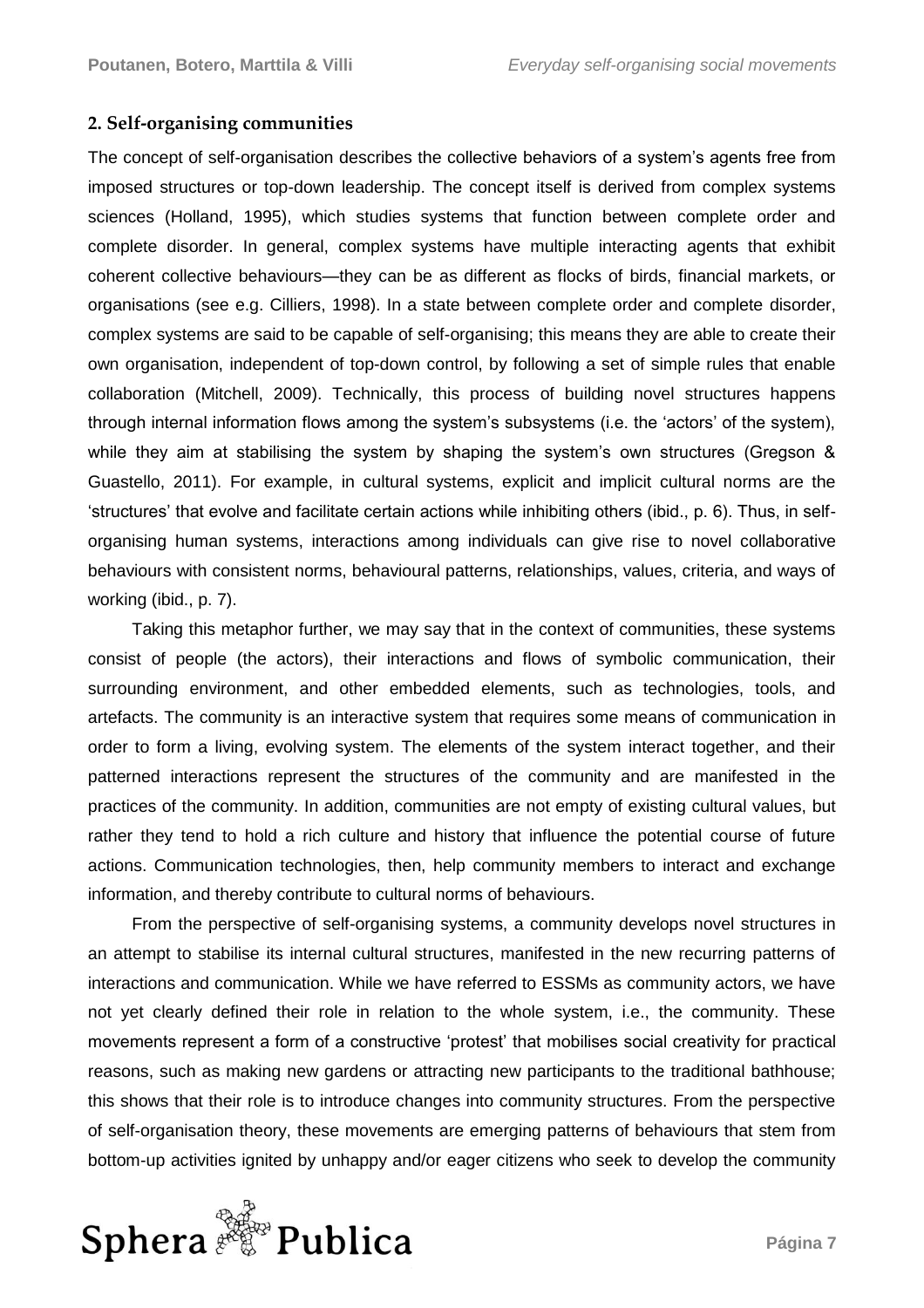and introduce changes to its structures. While the function of a municipality is to take care of the well-being of the residents, it is often impossible to satisfy the locale-specific needs of communities. Thus, the movements that are built around certain needs—such as building a sense of belonging among community members—utilise the resources of the community and its surroundings. This introduces changes into communities that consider their specific needs, which then generate novel behavioural patterns. Indeed, such movements serve as change agents of the community in the longer term, establishing new normative behaviours that may become a part of the established cultural order of the community. In this sense, bottom-up activities do not necessarily act in opposition to top-down activities—at least not in the long run—but they do serve the community from a different perspective.

## **3. Digital storytelling**

Communities are based on their resources for storytelling about the community (Kim & Ball-Rokeach, 2006), i.e. they are built and maintained through communication. According to Kim & Ball-Rokeach (2006), communities are built on shared discourses about the identities, desires, and shared lived experiences of the members. If communication and interaction are the key drivers of self-organisation (cf. Gregson & Guastello, 2011), and if storytelling is a central building block of the community (e.g. Kim & Ball-Rokeach, 2006; Anderson, 1991), then we need to understand how storytelling activities, understood as a form of communication, can foster community building as a driver of self-organisation.

Couldry (2008) defined digital storytelling as 'mediation' that can be approached from three distinct perspectives: 1) as a context and process of production with certain practices and styles of interpretation; 2) as a circulation of the outputs of these practices; and 3) as long-term consequences for particular communities and for wider social and cultural formations (ibid., p. 383). This definition thus highlights three different aspects of digital storytelling as a practice: processes, flows of information, and socio-cultural impact.

Storytelling can have several important effects on the community. In the context of organisations as storytelling networks, Chen (2013) has pointed out several advantages of storytelling activities. For instance, storytelling can be used for the recounting individual investments towards a common goal, fostering a bond among members, identifying problems, and enabling organisational learning. In another account, Chen (2012) describes how storytelling can help combat disenchantment by promoting the consideration of agency ('who does?') and meaning-making ('what does?'), and serving as a way to 'charismatise' routine, i.e., to derive meaning from mundane tasks and inspire people to imagine creative ways to perform the same tasks.

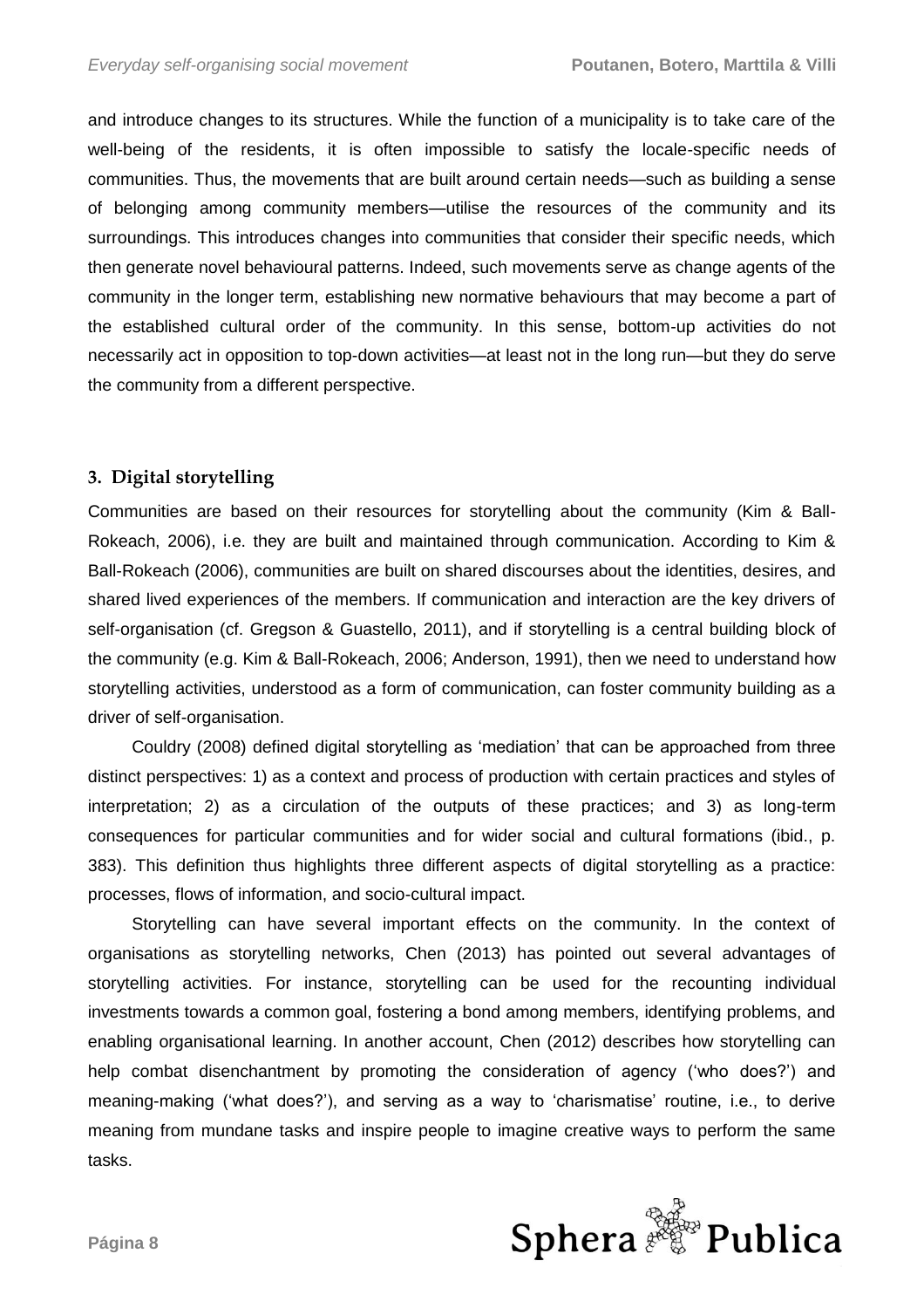In this regard, the digital storytelling movement has been a game-changer. In practice, the 'digital' aspect of digital storytelling refers to digital tools of production, such as computers, digital cameras, and editing software, as well as to the digital media used for content distribution (Vivienne & Burgess, 2013), for which social media has become increasingly important. Often, digital storytelling is about cross-media or transmedia storytelling, in that the stories are told across multiple digital media platforms (Noguera et al., 2013). In addition, some researchers (e.g. Jung et al., 2013) consider digital storytelling as a research methodology that invites communities to participate in the use of digital media and technology. The practice of telling stories digitally about the existence and activities of a community thus provides an important medium for each community member who is capable of using those media to engage in the identity construction and maintenance of the local community.

An important part of the life and continuity of ESSMs is the use of communication technologies. Social and mobile media enable the storytelling of the movements' activities, thereby constructing and maintaining the image, identity and practices of the movements. Importantly, the idea of a storytelling networks and the enabling infrastructure in the digital sphere has not been in focus when discussing how digital social media is used for the purposes of physical community building and social movements. When considering these citizen-driven activities, it is important to ask, what communication-related infrastructures (both digital and physical) make these actions possible? How are they sustained (or not) in time? How do people develop and document their practices? Do the practices scale up horizontally? How can city or municipality workers and urban planners benefit from learning from such movements, for example, by creating enabling conditions for such initiatives to arise more often?

In the previous sections, we presented an approach to community-building and the operations of small-scale social movements, which focuses on the communication and interaction between community members, as well as the bottom-up processes that yield collective-level behaviour and collaboration. This approach challenges top-down community building approaches and highlights the spontaneous activities of some of the members of the community. We have argued that one of the most important aspects of such self-organisation is communication and storytelling in the community—with all their varying practices. In the next section, we provide illustrative, real-life case examples of these types of social movements that operate within a local community—being a part of it and simultaneously building it—that aim at reinvigorating the community, or posing a social change agenda through new stories or counter-narratives that explore new ways of doing familiar things. This process of making a change *from within* the community can be seen as a key mechanism of a self-organising system.

Our argument and key observation is that this internal renewal process takes place through communication and storytelling and is often supported—and perhaps also catalysed—by the use

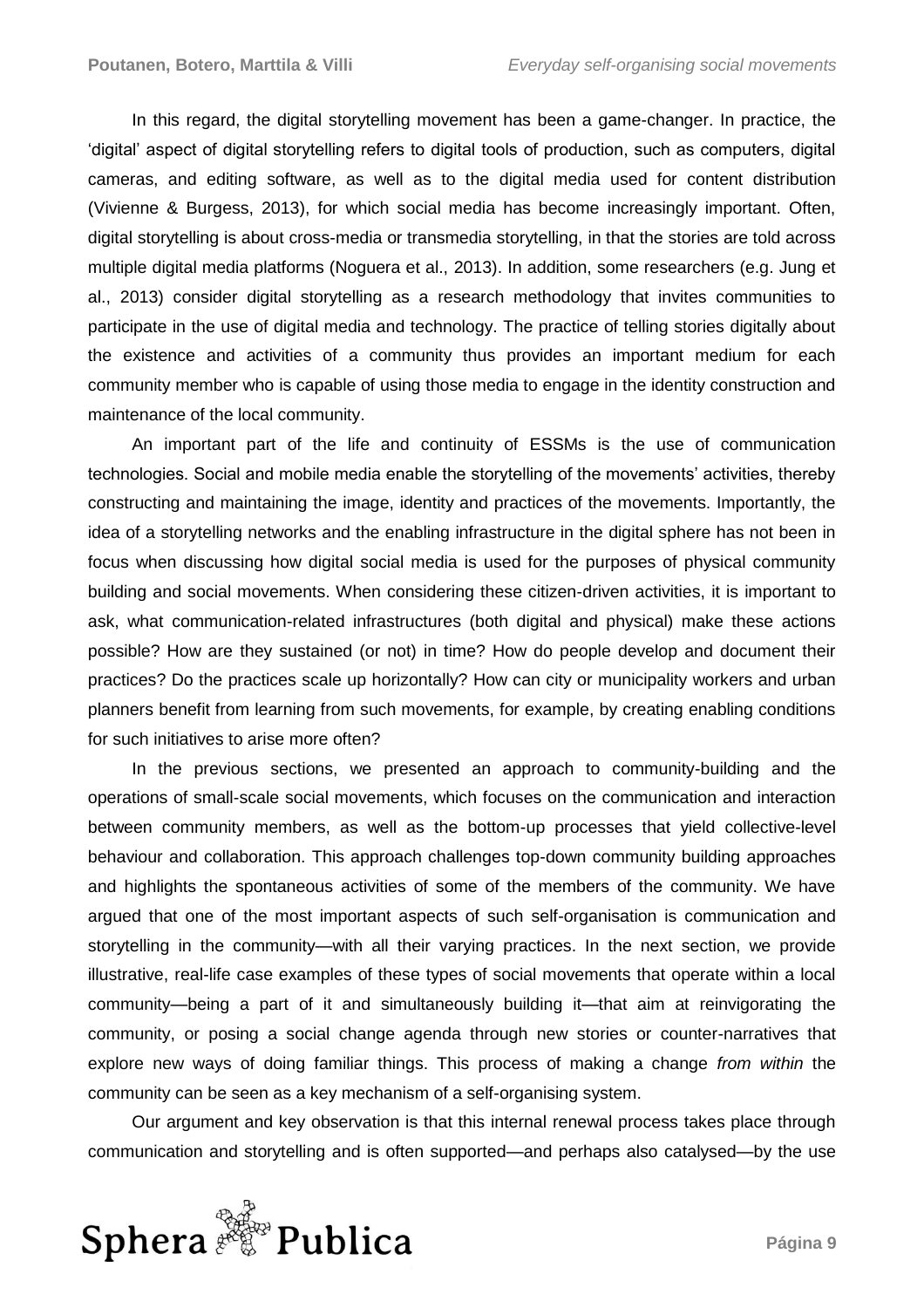of information technology. The central aspects of this theoretical framework are collected in the list below. In the next section, the case examples will further illustrate these theoretical arguments.

1. Elements of a community are people, interaction and communication, physical and conceptual infrastructure, and practices.

2. Communities have a history, and they build on their history. This matters for future courses of actions.

3. Everyday social movements introduce changes from within a local community. Their actions are targeted at satisfying local needs by using the resources of the community. In the longer term, local actions might become part of other established cultural systems.

4. Communication and storytelling are key mechanisms in communities that play several important roles, such as sharing and building identity, prevailing and negotiating cultural norms and values, identifying emerging problems, and serving as a means by which community members (through ESSM) can imagine alternative futures.

5. Communication technology plays a crucial role in creating connections and speeding up interactive processes. Digital storytelling consists of the use of various tools of digital production and social media in storytelling.

## **4. Introducing six real-life ESSMs**

Our aim in this section is to illustrate the concept of ESSM in the light of real-life cases. These cases are part of the fieldwork of the authors (cases 1–3: Botero and Marttila; cases 4–6: Botero, Marttila and Poutanen). Each of these case examples illustrate small-scale, citizen-initiated actions that operate in a self-organising manner and aim at improving the experience of the community's local areas, and by extension, their neighbourhood and city. Next, we will present the six case examples, and thereafter examine them in the context of our framework in order to answer the research questions.

## **4.1 Revitalizing food culture in Helsinki**

Restaurant Day (RD) is perhaps the most visible citizen-driven, one-day event initiated in Helsinki, Finland. This day is devoted to encouraging food enthusiasts to set up their own pop-up restaurants and sell food on the streets or in their own yards or kitchens for a day, defying legal regulations. It began when a group of friends wanted to raise attention to the need of revitalising the food scene, which is seen as a central element of urban culture and which was stagnating in Helsinki due to over-regulation. The format of a 'day', as in Earth Day or Parking Day, was already making the rounds globally as a way to raise awareness on contemporary issues. So, it made sense to the citizen initiators to build on that idea to create a celebration around food that could

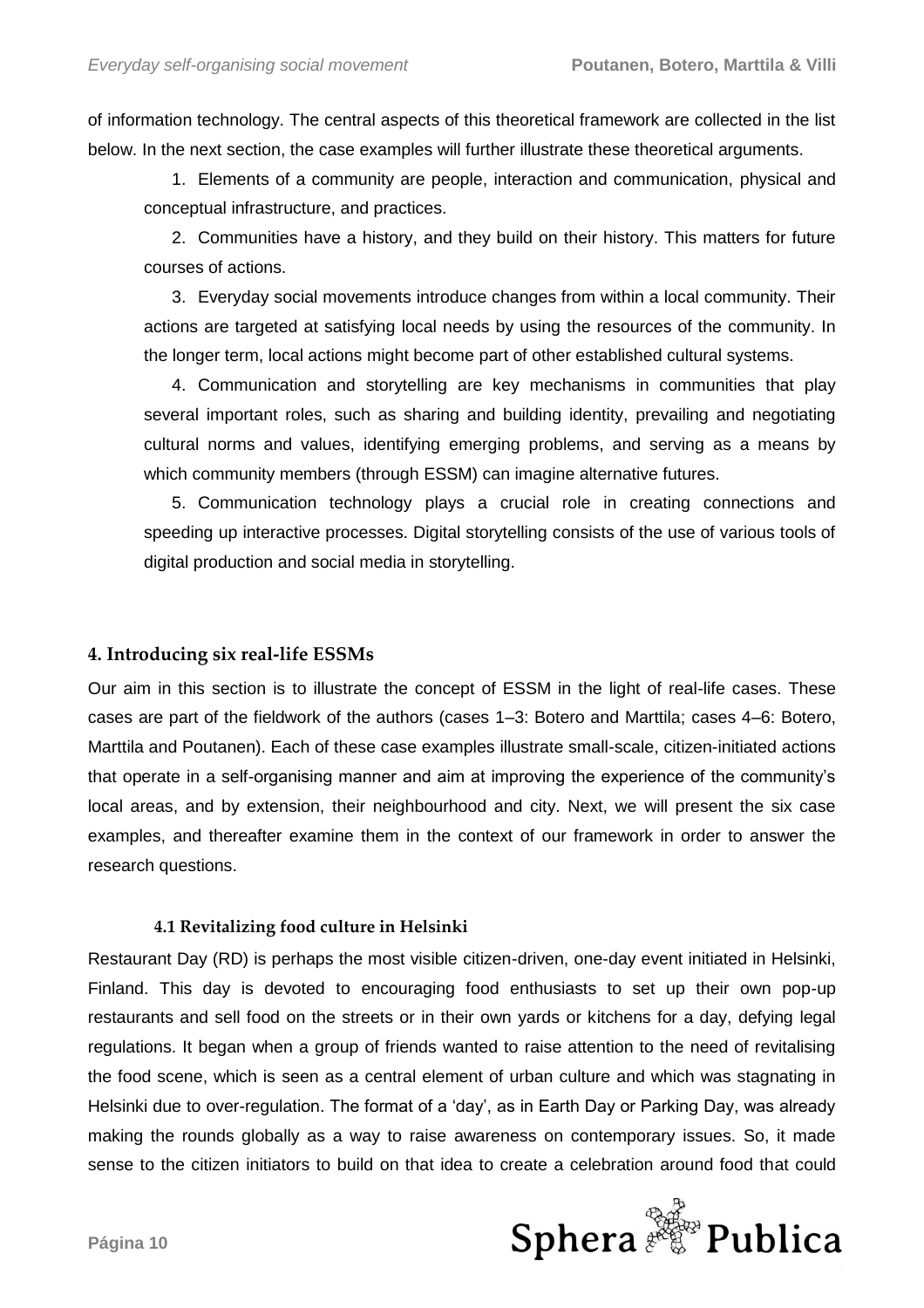prove that things in Helsinki could be 'otherwise', at least for one day. The event was first conceived in 2011 as a constructive form of disobedience ('let's put a bunch of semi-legal street restaurants out there') and to point out to the citizens the negative aspects of the lengthy bureaucratic procedures required to set up a restaurant in the city (see Kukkapuro, 2012, for an early account of the origins of this movement).

The organisation process for RD was aided by a map mashup website that was made available to announce the locations of the temporary restaurants and to allow possible clients to find them. Communication took place mostly through social networks like Facebook and Twitter, extending also to word-of-mouth communication. The self-organised group of citizens also made considerable efforts to recruit photography enthusiasts to capture images the restaurants and the attendees of the event, and to create strategies to share these images on platforms like Flickr, thus creating an archive of high-quality images. This made it easy to share with the community a new set of stories about enjoying food together in the streets and homes of Helsinki. These images have been circulating profusely across social media and the press. The first RD was declared a success, and since then it has spread globally to more than 60 cities.

The volunteer organisation was consolidated in a local association, and an informal network of ambassadors, who coordinate their advocacy mainly through Facebook, is in charge of spreading the ideas to new cities. In Helsinki, the event has been gaining more recognition by the city authorities, who first mostly just tolerated the pop-up restaurants, and later actually helped to develop city policies to better enable such new food-related experiments. RD has also been used to market Helsinki as an attractive city. The deputy mayor has been quoted to say that events like RD 'have certainly had an indirect influence on the preparation of the new City Master Plan' (Hattam, 2015), whose draft in development prioritises a more walkable and cyclable urban environment, which is also potentially more street food-friendly.

## **4.2 Celebrating recycling and up-cycling in Helsinki**

Cleaning Day (CD) is another citizen-led initiative born in Helsinki that creates the conditions for turning cities into large-scale, distributed, pop-up flea markets for a day. On this day, everyone is encouraged to responsibly use the streets and other public spaces to sell, swap and donate stuff they have at home and no longer use. CD was partly encouraged by the success of the first RD. The idea began with an informal conversation among friends in Helsinki on the possibilities of doing something to reduce the clutter in their homes. At the same time, they also wanted to encourage recycling and up-cycling practices as part of a 'new urban culture' that could also renew local community building (see e.g. Seppälä, 2012, for a first-hand account of the early stages of this 'tiny' movement).

After some initial enthusiasm around a Facebook status update, a working group of active people got together to make the day a reality by creating an infrastructure that other citizens could

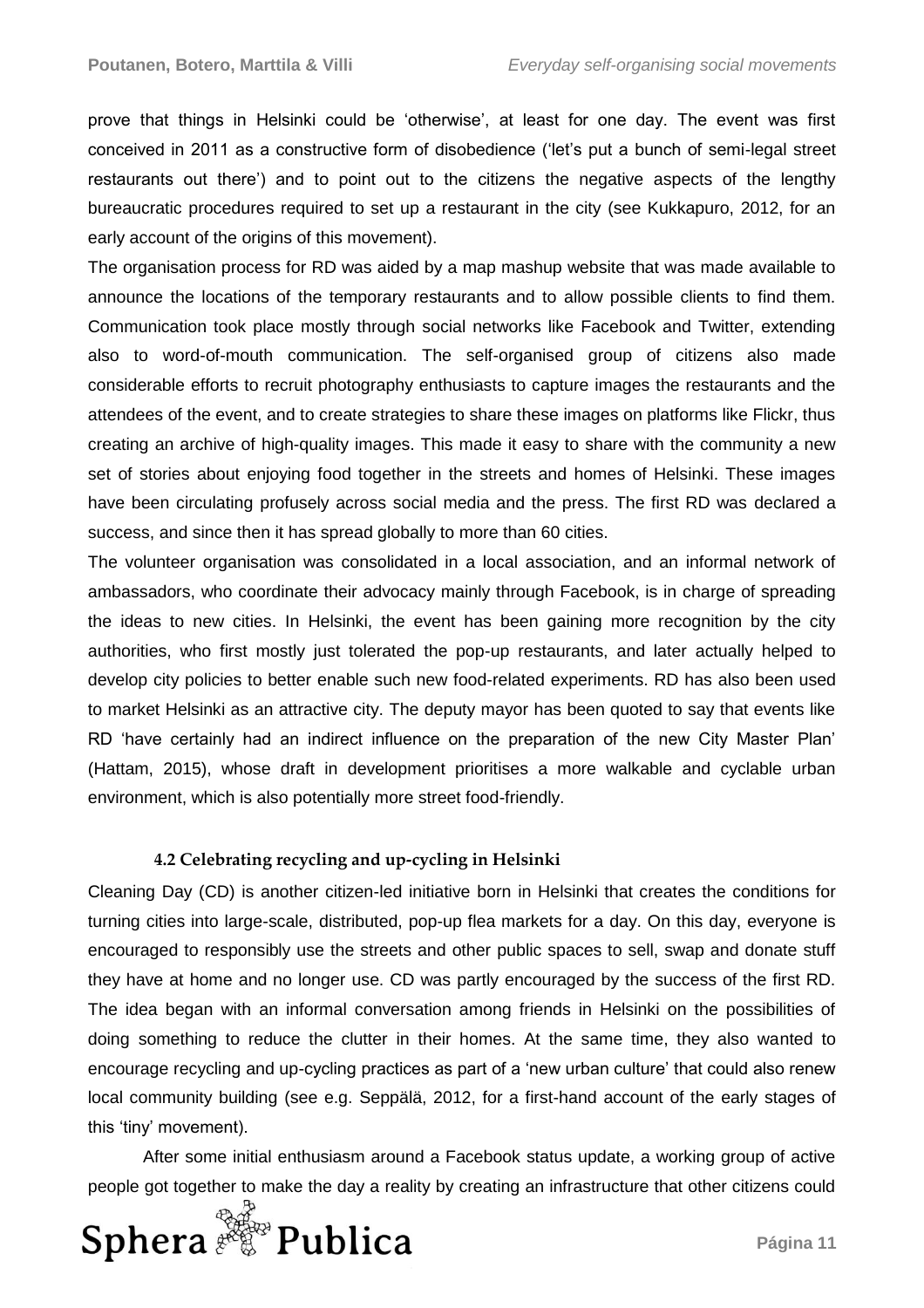use to turn Helsinki into a giant flea market for a day. The CD infrastructure includes several Facebook groups for coordination, communication and marketing, a website with resources like images, reusable permit letters, tips and a code of conduct to keep the day a 'clean' day. It also includes a map mashup that documents the locations of the flea markets in the city and several self-managed recycling spots produced in cooperation with local actors (NGOs and companies). This is augmented by the self-documentation of visitors and flea market sellers that share and market their own events in their networks via social media. Later, more efforts were put into strengthening non-online mediums as well, so as to be more inclusive, especially of older generations, and to counteract Facebook's recent changes in algorithms that no longer provide visibility to page updates without payment.

This initiative then spread to other cities, including cities in Japan. This self-organising group, in a similar fashion as RD, applied social media and savvy use of distributed design skills to build momentum for the event and to mobilise the community. Besides changing in the fabric of the city, CD has also induced other changes, for example, in terms of co-governance. After the first CD took place, the department in charge of granting permits for the temporary use of space in Helsinki approached the core organising group to discuss possibilities for cooperation. One of the outcomes was an agreement to use the CD online platform as a way to officialise the permit for each flea market land use for the day. This is an example of an arrangement that emerged 'through the doings' of citizens that self-organise, both to produce the day and to perform it (Horelli et al., 2014).

#### **4.3 Growing food in a public park in Kallio**

Kallio Urban Gardeners (KUG) is a young spin-off initiative of one of the most famous informal resident networks of Helsinki, called the 'Kallio movement'. The Kallio movement was a key player involved in changing the face of the traditional, working-class Kallio neighbourhood by organising block parties, collective cooking evenings, and other action-oriented projects that were out of the realm of the more traditional neighbourhood associations. The initiators of the urban gardening activities were interested in connecting with the larger movement of urban agriculture and community gardening that exists worldwide; they see gardening in public spaces as a perfect occasion to build community in the neighbourhood and, in the process, to grow some food. The opportunity came in 2014, when the city authorities made an official inventory and a map of public spaces suitable for urban farming (outside traditional community allotment gardens), and sponsored the publication of a manual for urban gardeners adapted to the local conditions produced by Dodo, an environmental citizens association, which, after years of advocacy and experimentation, managed to influence certain city policies.

The Kallio gardeners were the first group of local citizens to navigate through the bureaucracy of the new practice and to ensure land permits and logistics to start growing food in

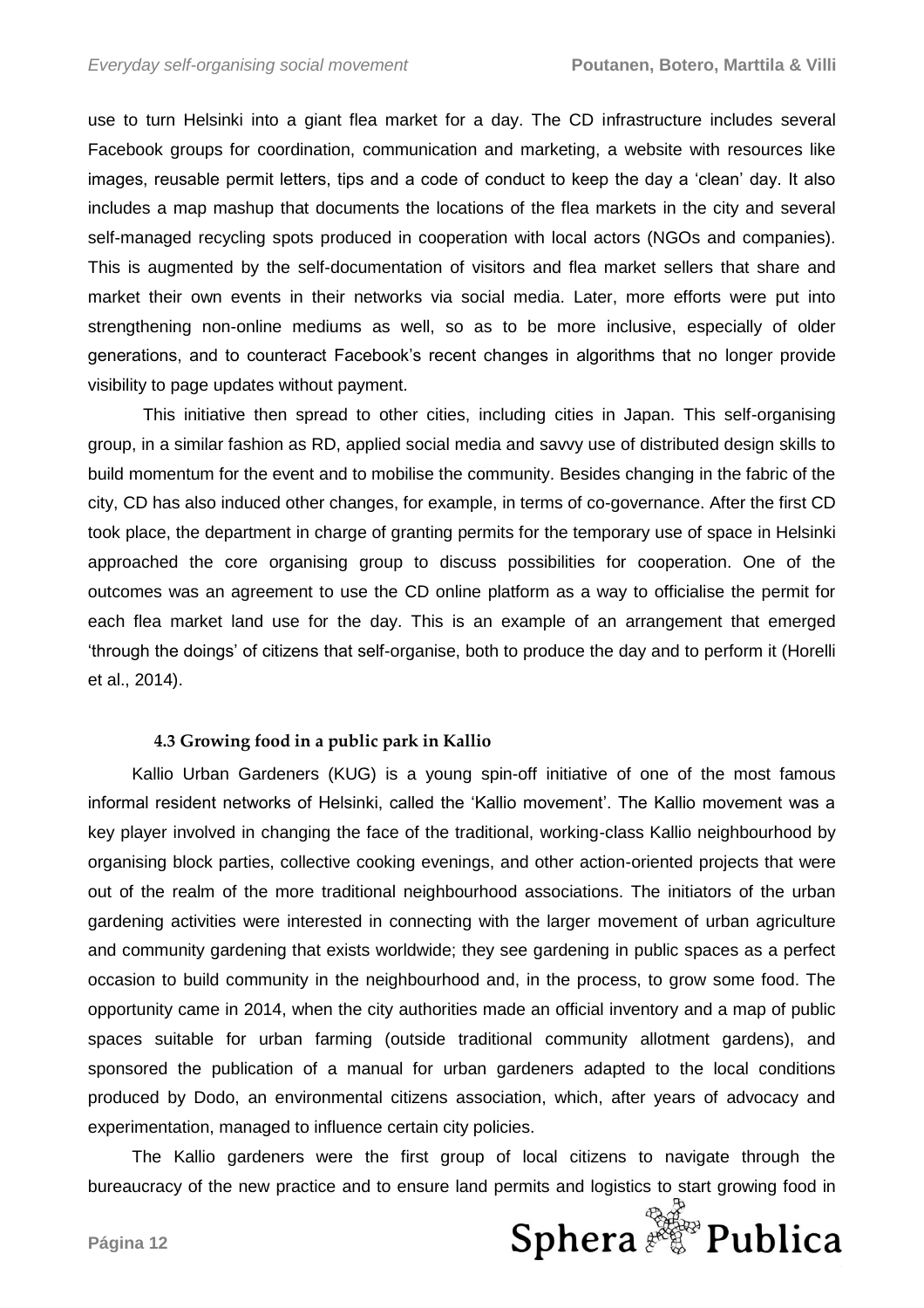two public parks in their neighbourhood. The KUG members come mostly from the tight social networks of active Kallio movements, who typically communicate only through a Facebook page and group; therefore, communication for this gardening movement spin-off was largely built on the same premise: coordination and communication takes place online. The group has gained some diversity through a more general Facebook announcement and some serendipitous encounters. On some occasions, we found that older people who were eager to participate in urban gardening activities were not able to do so because of not being on Facebook or not being connected on Facebook to people connected to KUG, so that the relevant status updates would be visible to them. However, this situation might change because the gardening activities are now visible in the physical place, and photographs taken by the gardeners and their neighbours have started to circulate. As a result, new stories about what public spaces are for have begun to appear.

## **4.4 Bringing generations together in Arakawa-ku**

'Sento Social Design' (SSD) is an initiative from the Arakawa-ku suburb of Tokyo, Japan. By mobilising the Japanese public bath tradition of *sento* and creating new forms of collective musicmaking, SSD aims at bringing generations together in the local community. The idea is simple: traditional neighbourhood public baths are used for staging music-making workshops with bands and collectives supporting each other. The organisers intend for the events to serve as potential seeds for new intergenerational encounters in the community. The elder generations—which are now the more regular, even if as visitors to the *sento*—come for their 'ritual' bath. The younger generations come to make music and participate in the workshop. In the process, both groups (re)encounter the practices of each other.

The design of the event offers a low threshold opportunity to participate anew in practices that are both deeply shared but also lost; the elder bathers enjoy music and the young musicians enjoy a bath. The SSD events are planned and advertised primarily on social media for the younger generations, in the sento itself, and in key community gathering places in the neighbourhood. There is also an audio-visual documentation made, which includes short video clips, pictures and sound recordings of the performances, uploaded from the mobile phones to services like YouTube, and then shared on LINE (a prominent instant messaging mobile application in Japan) and Facebook. These activities aim at collecting and giving examples of the general spirit of the event and what happens in the communal area where people enjoy music before or after taking a bath.

### **4.5 Creating shared spaces in Yanaka**

The Yanaka Network (YN) comprises several informal local community groups and associations that have been active since the 1980s; they strive to respond to the increasing pressures of

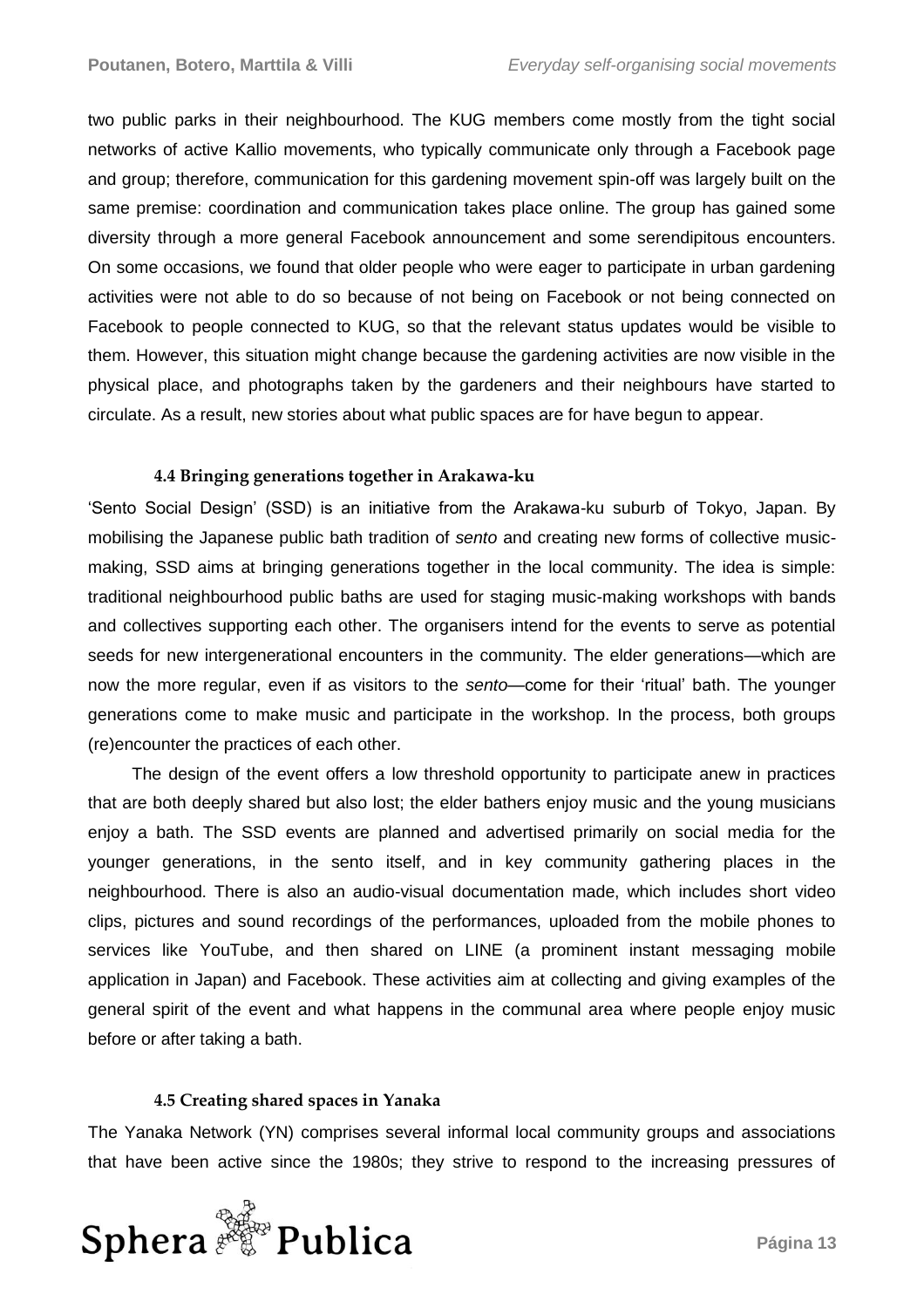development and redevelopment around their particular district of Tokyo, known for its eclectic mix of shrines, cemeteries and picturesque residential areas, reminiscent of the Edo period in the 17th, 18th and mid-19th centuries. Active residents wanted to generate conversations about the value of the place (one that is not original enough to be considered patrimony, but, nonetheless, quite peculiar) and its fragility.

Members of the network began reviving the stories of the local inhabitants and their skills through the compilation and production of a print publication that recently made its transition into an online magazine. They also mobilised the community to document and create shared inventories of the place's assets using maps, which have helped to form walking tours around the area. In addition, the members also produced a variety of art festivals to redefine the history and future of the neighbourhood. These activities of the last few decades have successfully repositioned the role of streets and other shared spaces as being worth preserving and requiring an effective conservation strategy that could avoid certain threads of gentrification and uncontrolled development. (Sorenson et al., 2008). Even though all these activities have contributed to the circulation of new stories about the possible uses and meanings of the shared spaces of Yanaka, some challenges have surfaced. In particular, there is a need to renew the membership of the activist network by engaging the younger generations.

## **4.6 Learning together in Shibuya**

Shibuya University (SU) is a peer-to-peer learning network, operating in the city area of Shibuya in Tokyo. Founded in 2006, the network comprises a core small staff that coordinates and maintains the basic infrastructure and a large network of volunteers. The staff are all connected to the Shibuya ward, either due to residency, work or some other temporal commitment. The network aims at providing learning and knowledge exchange activities that would be relevant to the people of Shibuya. In this process they prototype alternative new ways of organising city life that take advantage of all the available resources, be it people, knowledge or the environment. Lessons are conducted across a wide range of public spaces, including parks, temples and libraries, but also in private spaces like restaurants or company meeting rooms that are equipped with the required facilities. Teachers also come from all walks of life, sharing their knowledge on bizarre and mundane topics and working mostly on a voluntary basis or for a token salary. The activities are coordinated through its website, which handles the course proposals (open to anyone who is interested in proposing a topic), the marketing and registration of participants, and also serves as an archive of completed courses. The network produces brochures, leaflets and other physical and digital media in order to keep their members informed of the learning opportunities. Actual learning experiences are also documented and shared online by the participants themselves.

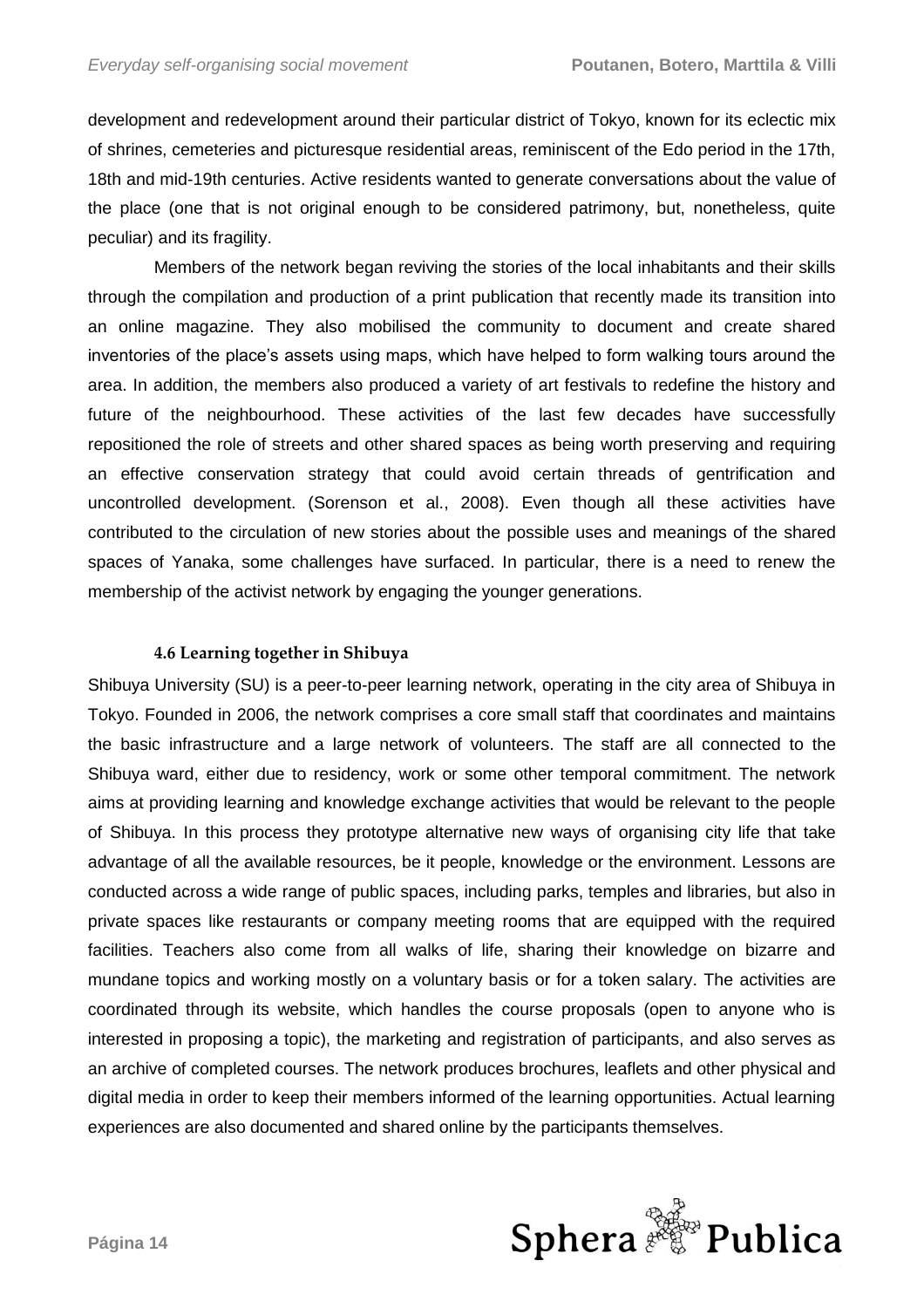## **5. Characteristics of ESSMs**

In this section, we address our research questions. First, we asked how conceptualising a community as a self-organising system can help to study the emergence and operation of digital storytelling in small-scale social movements. Our presentation and analysis of the six cases in Finland and Japan highlights several important characteristics. First, the movements introduce a change from within their local communities. Second, their use of digital storytelling not only makes change possible, but it also speeds up the process. Through such movements, citizens are able to introduce real changes that, in some cases, became established parts of the official community structure, and even legislation. In this way, bottom-up activities encounter top-down activities in their shared attempt at building and maintaining the local community. It is our experience that our framework helps in the understanding and analyses of such movements, their characteristics, dynamics and digital storytelling activities. We believe that our approach is useful for community researchers and organisers alike.

Our second research question focused on how participants in small-scale social movements can create, share and make their stories available to others using digital communication technology. All of the presented six cases illustrate how crucial a role social media plays in the operation of everyday self-organising social movements. In these cases, social media is not only used as an arena for sharing stories, but it also enables the organisation of events, as well as the continuous negotiation of the principles, goals and values upon which the actions are built. Technology, here, is an enabling tool in terms of communication, but it also enhances the process of organising. All of the cases mentioned in this paper represent a change from within, in that they aim at improving the living conditions of the local communities and introducing novel ways to participate and spend time in local areas. However, even if the motivation for change was internally initiated, the inspiration for change may come from outside of the local community, for example, from other cities and countries that have undergone similar challenges and imposed their own strategies to address them. These inspiring examples are usually communicated and spread via social media.

In the Finnish cases, it can be highlighted how the authorities eventually learnt from the movements and introduced their novel practices as a part of the established system. On these occasions, the different sides, bottom-up and top-down, encountered and created a novel shared understanding of the community. In the Japanese cases, the questions of age gap and community history emerged. Concerning the Japanese community movements, the process of maintaining the community as an evolving system can perhaps be seen more as gradual and internally-evoked, whereas in the cases from Finland a more radical change process and the catalysing role of external examples was prominent. This is an interesting observation in the sense that it allows us to identify different types of ESSMs. However, the distinctions should not be read as a

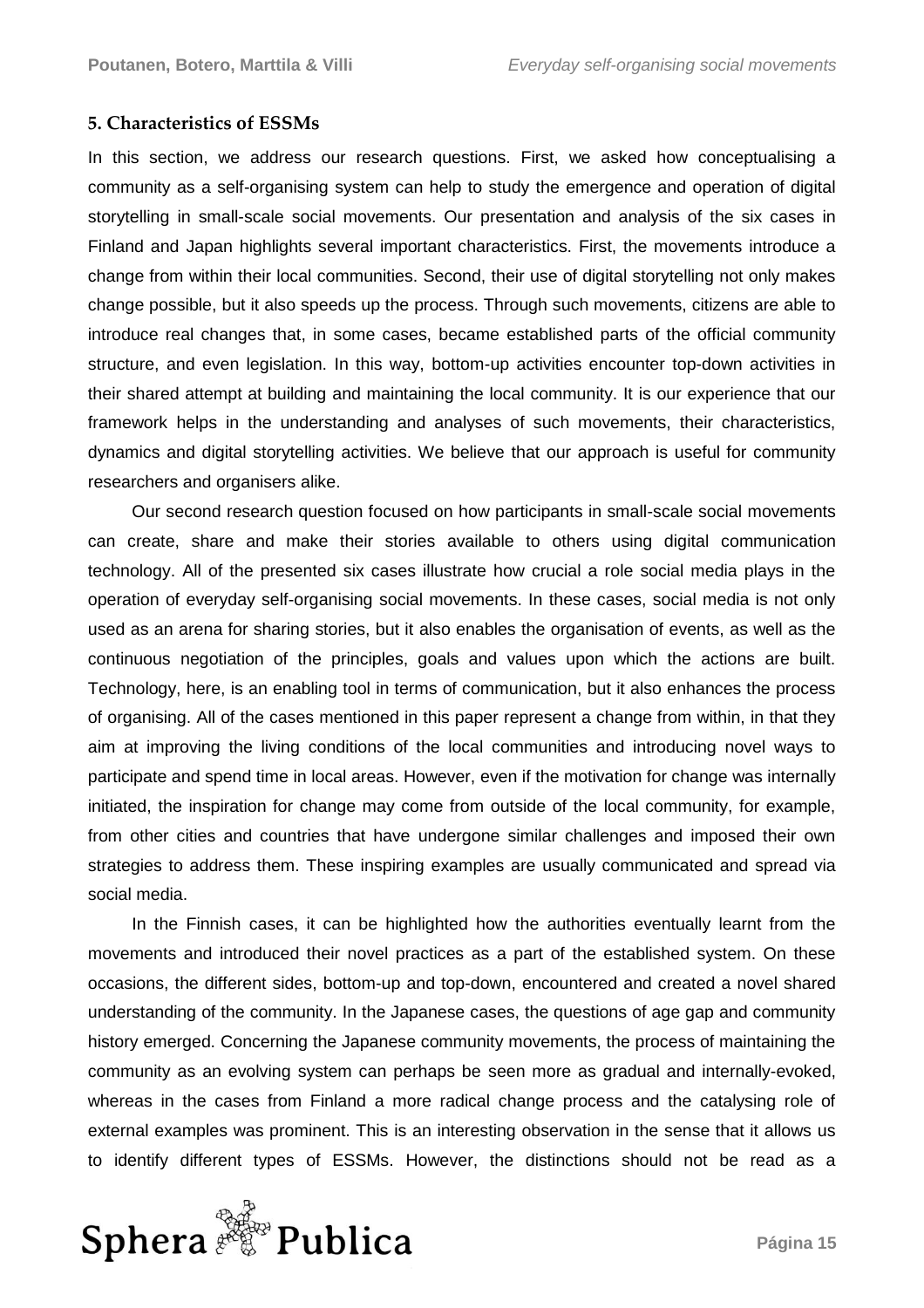representation of a cultural difference of any kind; examples of both countries comprise a variety of different types of movements, both radical and continuity-seeking.

Based on our analyses of the cases, we propose that everyday self-organising social movements (ESSM) have, at the very least, the following characteristics:

1. They represent a change from within the local community, by either introducing radical alternatives to the prevailing norms and routines, or by building up continuity in terms of history and/or filling and creating gaps between isolated groups, such as different generations, in a community.

2. They introduce tensions between different ways of organising collective action, in particular, top-down (city-driven) versus bottom-up (citizen driven) initiatives.

3. They open up spaces for collective conversation about city-making.

4. They can make (modest) contributions to urban culture (e.g. in terms of imaginaries and regulations on the usage of public spaces).

5. They rely heavily on social media, although the logic of social media also poses challenges to their operations (e.g. algorithms do not always cooperate, reliance on particular platforms might turn problematic).

## **6. Discussion**

In this section, we briefly discuss the enabling conditions that city and municipality officers, decision-makers, and urban planners can mobilise in order to support the activity of mundane but crucial, community-based social actions. Thereafter, we discuss our findings in relation to the existing literature, focusing on digital storytelling research.

Municipality officers and urban planners can be said to work for the good of the local community, but these actors are often seen as representing the established order and holding on to regulations and rules through administrative processes and practices. However, over-regulation can become a problem and harm the community's ability to change and evolve. Occasionally, some community members begin to ask themselves if things could be different, and then they try it out. The trigger to start considering the local community differently can, for example, be the examples of other reminiscent communities, distributed via digital storytelling. However, community members may also wonder why they are not allowed to do certain things, for instance, due to strict regulations. Similarly, if citizens are concerned about issues faced by their local communities—for example, the well-being of certain minorities, a lack of connections, or the destruction of important places—they may take action through their everyday life practices. Everyday social movements are born in this way.

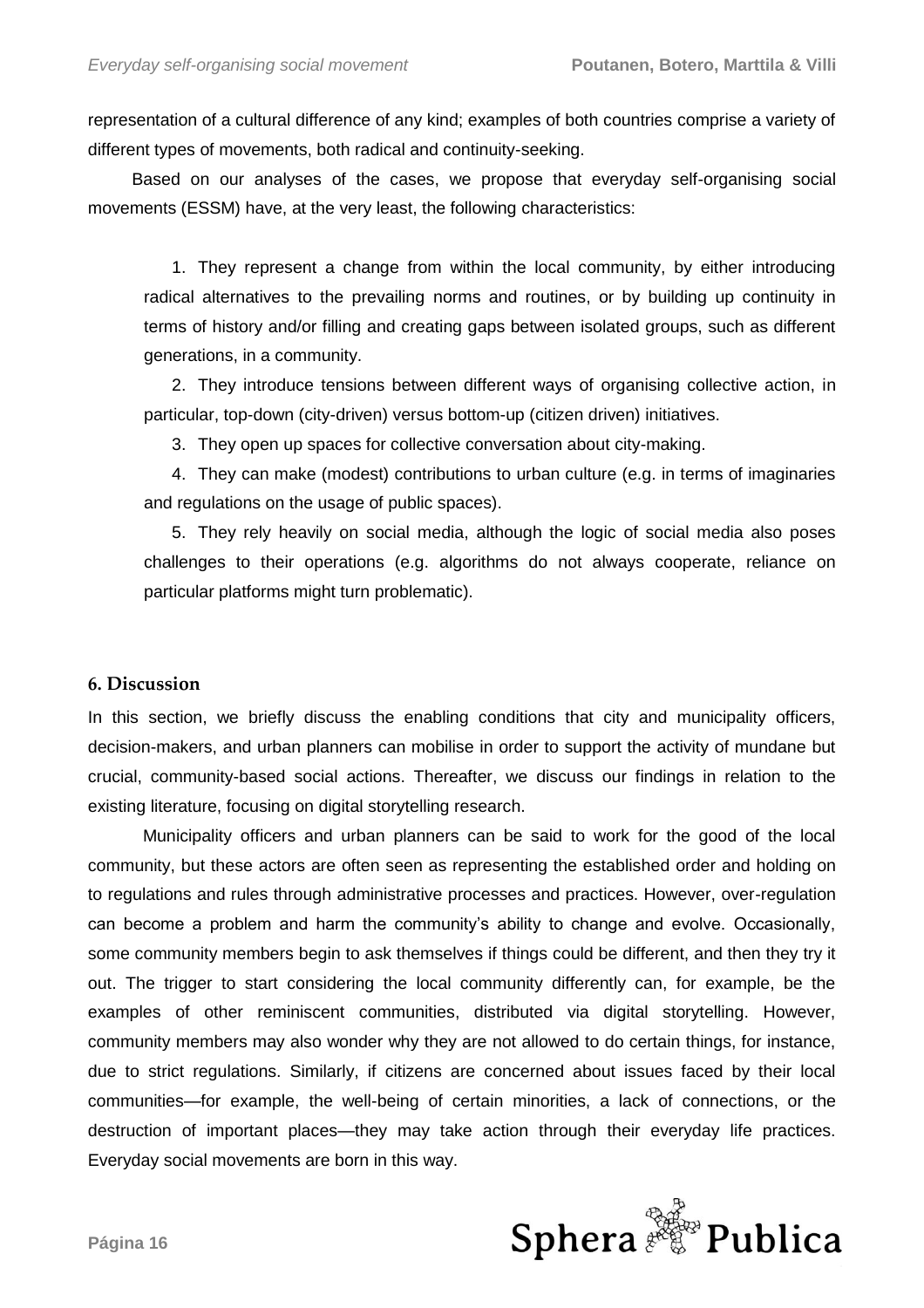From the city planning perspective, it is important to consider how these movements are not necessarily directly aimed at challenging the municipality, but are rather attempts at initiating change based on certain needs and built around certain active community members. Indeed, as was evident in the presented cases, many of the ideas turned out to be valuable innovations that could be used as a basis for regulatory renewal, as well as for the purposes of image building and marketing efforts of the city. However, at the same time, city planners need to be cautious in working as participants in these projects, and not try to take over people-driven activities. There are at least two risks involved here: first, there is the risk of conflict between the city officials and the members of the movements if the activists feel that they are 'taken over'; second, there is the risk that if the ideas suggested by the movement are routinised and assimilated into the administrative processes too early, something essential that has kept the volunteers in motion will be missing and the whole movement may collapse. Therefore, actions to combine the bottom-up and top-down processes need to be carefully conducted.

Clearly, the process of storytelling may eventually have a real impact on the communities' well-being. For example, personal photographs taken from a community event can serve as a resource for digital storytelling when shared with other community members by using a digital platform. The process of displaying, curating, commenting and interacting with such material online can provide an on-going narrative for the community to work with and reflect their own activities and identity (cf. Vivienne & Burgess, 2013). In addition, narratives might be informative for the community members and foster the organisation of community events. In the end, they may have a very tangible impact on the well-being of a community in the form of emerging practices, events and happenings.

Even though digital storytelling has received much attention in the literature, no significant relationship has been found between the access to the Internet and neighbourhood storytelling networks, meaning that the existence of technology per se is not sufficient to cement digital storytelling in a community (Jung et al., 2013). According to the literature, there seems to be a gap particularly between the older and the younger residents, of which the older ones are more likely to engage in non-digital neighbourhood storytelling networks, while the younger ones are more likely to be online (ibid., p. 651). The lack of involvement of the younger people in community storytelling has been an issue for a long time, but now the use of the Internet opens up novel possibilities for them to connect with their community. Jung et al. (2013, p. 652) suggest that if 'the Internet can be incorporated into neighbourhood storytelling networks, the window for young people to be involved in community matters is likely to widen'.

However, despite this, there still remains a gap between the younger and the older generations, as was evident in the cases presented in this paper. For example, online channels are effective in distributing information on community events, and if older people cannot benefit from them, they may miss opportunities to engage. Similarly, the younger generations may miss a

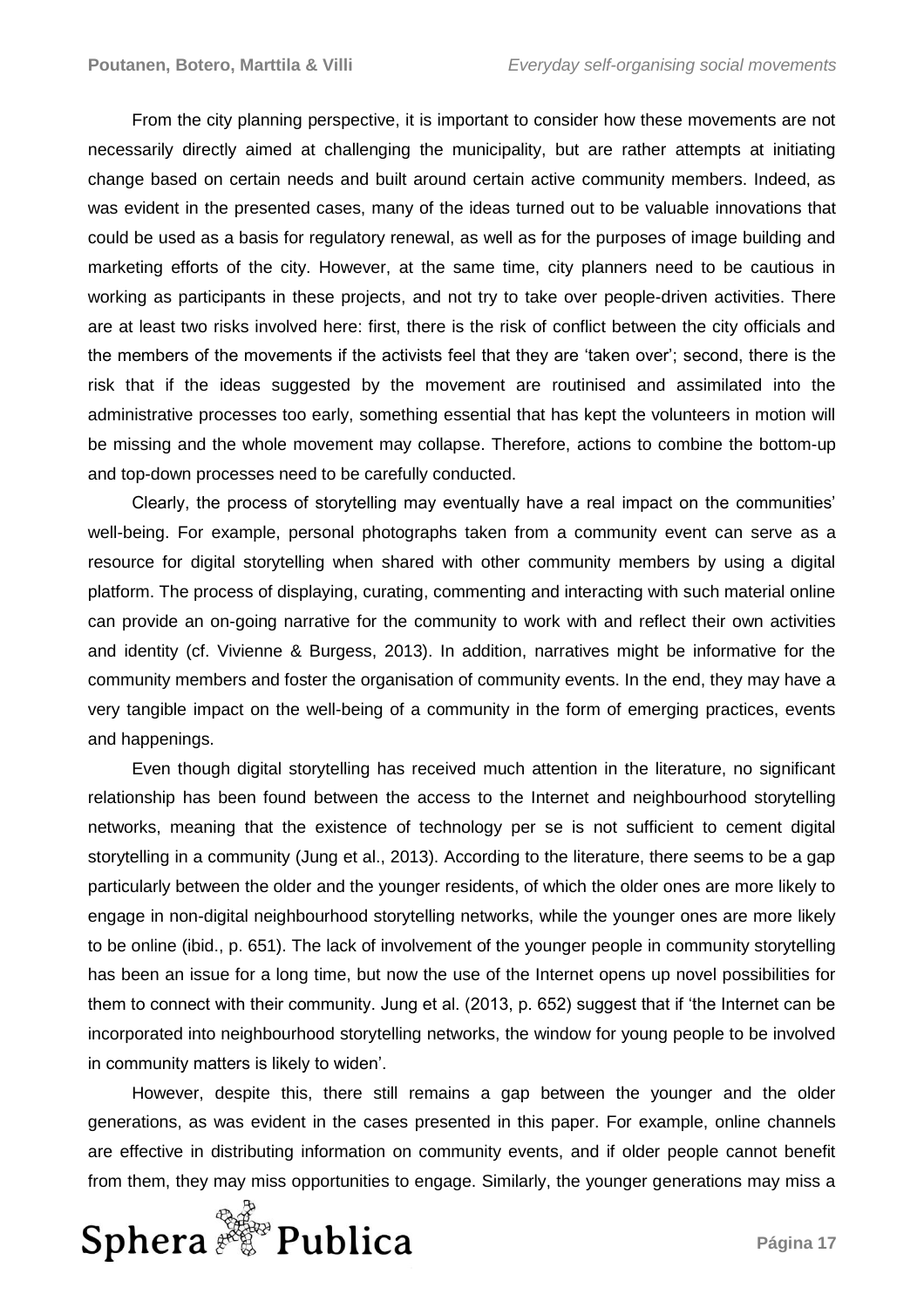lot of the stories and practices related to the functioning of a community that are shared by the older generation, thus often reinventing the wheel and wasting resources. One solution would be to incorporate local traditional media more intensively into the communication activities of the movements, thus also reaching the older generations and allowing the communication infrastructure to flow more freely.

Finally, there remains the question of the connection between the digital and physical realms of storytelling. Do they represent separate 'islands' with unique communication landscapes, or is there a mechanism to combine those networks? It is our belief that when it comes to the age gap in relation to the use of technology, it may indeed be hard to combine these realities. The only way may be to have all the community members use digital technology. Considering the link between the physical and the digital spaces, in the context of a community building, one of the key mechanisms seems to be the notion of 'place'. Stories about places, with their visual, spatial, and narrative elements, serve as connecting points between the digital and the physical. These 'place stories' are effectively enabled by the practice of location-based information technologies. For example, in the study conducted by Humphreys and Liao (2011) 'place-based storytelling' was found as an important theme in the storytelling of a community. In such occasions, stories could be seen as a 'spatial practice' in combining the 'perceived, conceived, and lived space' (ibid., p. 417).

The notion of place was also very concretely present in the cases analysed in this study, for example, when map-based applications were used in the communities. In a sense, many of the stories told by the community members are examples of 'place spanning', i.e., people aiming at demonstrating how the surroundings can be reinterpreted and imagined differently, enabling a broader array of actions and events. Therefore, the notion of place seems to be a central element when telling stories of the community. Moving forward, the various forms and notions of place in digital storytelling can open up interesting research avenues for community and urban planning research, and also for media and communication studies.

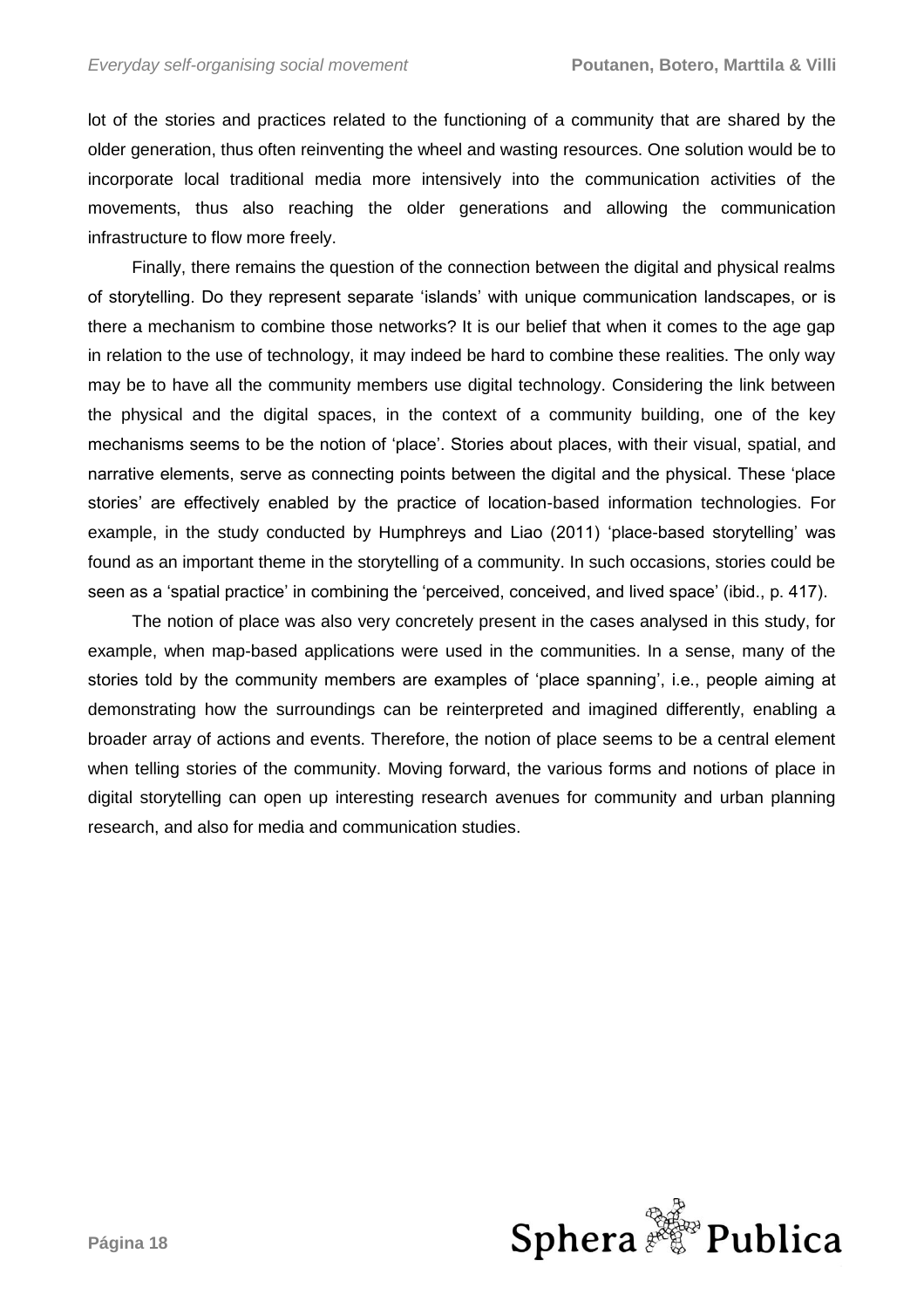## **Bibliography**

- Anderson, B. (1991). *Imagined communities: Reflections on the origin and spread of nationalism*. Verso Books.
- Bialski, P., Derwanz, H., Otto, B., & Vollmer, H. (2015). 'Saving' the city: Collective low‐budget organising and urban practice | ephemera. Ephemera. *Theory & Politics in Organisation*, 15(1), 1–19.
- Boonstra, B., & Boelens, L. (2011). Self-organisation in urban development: towards a new perspective on spatial planning. *Urban Research & Practice*, *4*(2), 99–122.
- Brynskov, M., Carvajal Bermúdez, J. C., Fernández, M., Korsgaard, H., Mulder, I. J., Piskorek, K., & De Waal, M. (2014). Urban Interaction Design: Towards City Making.
- Brumann, C., & Schulz, E. (Eds.). (2012). Urban Spaces in Japan: Cultural and Social Perspectives. Routledge.
- Chen, K. K. (2013). Storytelling: An Informal Mechanism of Accountability for Voluntary Organisations. *Nonprofit and Voluntary Sector Quarterly*, *42*(5): 902-922.
- Chen, K. K. (2012). Charismatizing the routine: Storytelling for meaning and agency in the Burning Man organisation. *Qualitative sociology*, *35*(3), 311-334.
- Cilliers, P. (1998). *Complexity & Postmodernism: Understanding complex systems*. London: Routledge.
- Couldry, N. (2008). Mediatization or mediation? Alternative understandings of the emergent space of digital storytelling. New Media & Society, 10(3), 373-391.
- Della Porta, D., & Diani, M. (Eds.). (2006). *Social Movements: An Introduction* (2 edition). Malden, MA: Wiley-Blackwell.
- Goodwin, J., & Jasper, J. M. (2003). *The Social Movements Reader: Cases and Concepts*. Blackwell Publishing.
- Gregson, R. A. M., & Guastello, S. J. (2011). Introduction to nonlinear dynamical systems analysis. In S. J. Guastello, & R. A. M. Gregson (Eds.). *Nonlinear Dynamical Systems Analysis for the Behavioral Sciences Using Real Data*, (pp. 1–16). Boca Raton: CRC Press.
- Hattam, J. (2015, February 12). Restaurant Day Has Become a Big Deal. Retrieved from http://www.citylab.com/work/2015/02/restaurant-day-has-become-a-big-deal-just-not-in-theus/385450/
- Hernberg, H. (Ed.). (2012). *Helsinki Beyond Dreams*: Actions towards a creative and sustainable hometown. Helsinki, Finland: Urban Dream Management.
- Holland, J.H. (1995). *Hidden Order: How Adaptation Builds Complexity*. Reading, MA: AddisonWesley.
- Humphreys, L., & Liao, T. (2011). Mobile geotagging: Reexamining our interactions with urban space. *Journal of Computer‐Mediated Communication*, *16*(3), 407–423.